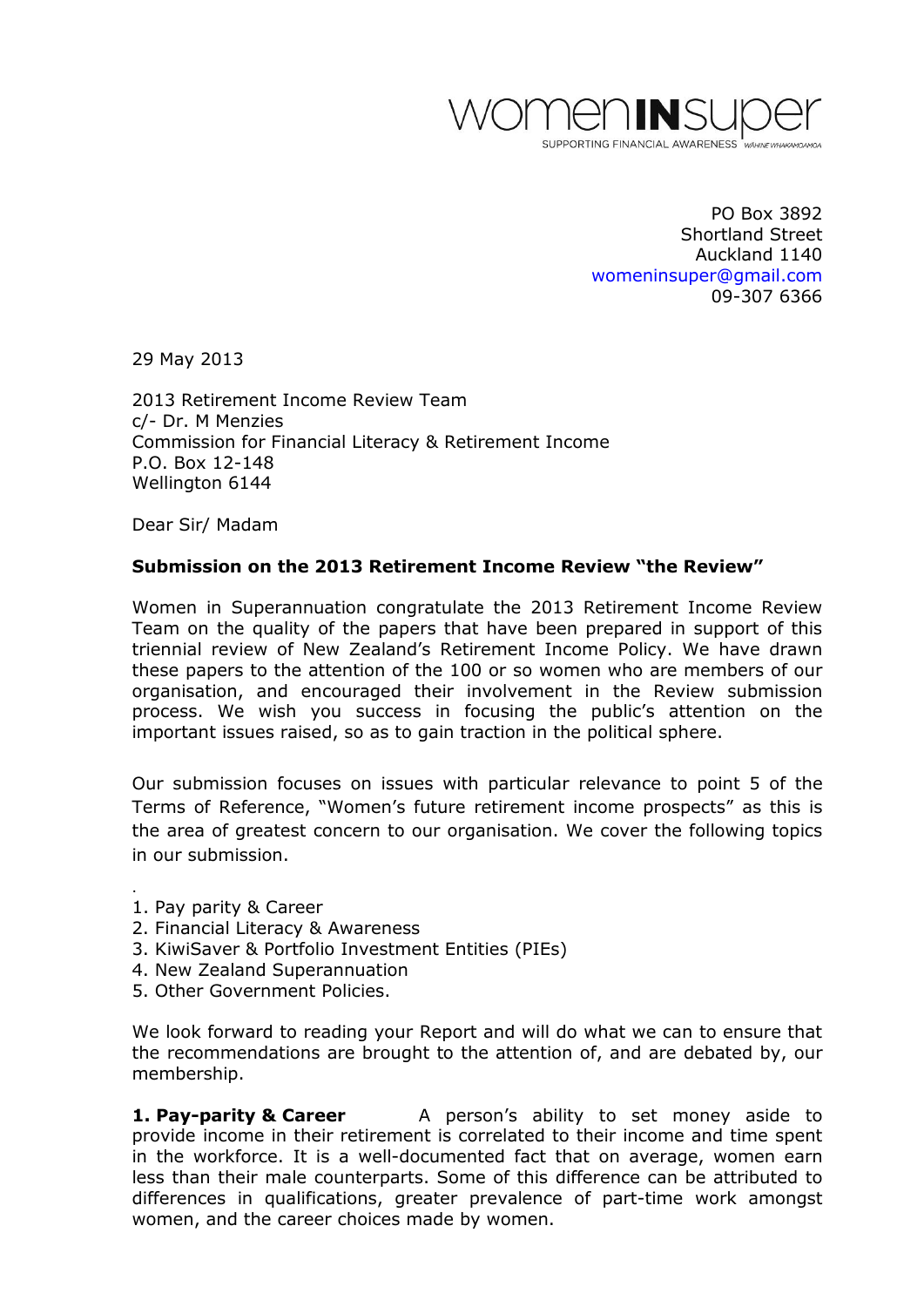# vomen**in**sl

SUPPORTING FINANCIAL AWARENESS

However income studies which allow for differences in qualifications and hours worked still show that women earn significantly less than their male counterparts. Distressingly the differences are greatest for women with higher levels of qualification. A recent example of such a study is the 2012 annual survey of the New Zealand Institute of Chartered Accountants' (NZICA). It found that, despite women making up 43% of its members, on average they are paid 26% less than male members. For the group with less than 5 years' experience the pay gap was 9% - a result likely to indicate a genuine gender pay gap. The NZICA is encouraging employers to look at what they can do to address such pay-gaps. More details of this survey can be found at http://www.nzica.com/News/Archive/2012/August/NZICA-calls-on-employers-to-tackle-thegender-pay-gap.aspx.A differential in pay rates between men and women (especially where they are performing the same roles with the same qualifications) is simply unacceptable and will impact on the ability of women to make adequate provision for their retirement due to lower levels of disposable income during their working lifetime. Further effort needs to be put into action to achieve pay-parity and to stamping out discriminatory practices. Human resource practitioners and governing bodies need to focus in this area and it would be good to have role-model behaviour demonstrated by the State Sector and other large employers.

Young women need to be mentored to think broadly during their years in primary and secondary education so as not to limit their career prospects. It would be nice to think that today's young women are not subject to influence by stereo-typically female roles when considering their career options, however, The Students' Occupational Choice Survey commissioned by the Ministry of Women's Affairs would suggest this might not be case with the following top aspirations for young women over past surveys:-

- 1979 air hostess, typist, nurse
- 1995 lawyer, air hostess, kindergarten teacher
- 2010 hairdresser, kindergarten teacher, air hostess.

## **2. Financial Literacy & Awareness**

Women in Super support the call for financial literacy to be a core component of the national education curriculum and for this to be introduced from primary school level. Financial literacy is an essential foundation skill and as a country we can ill-afford to have this skill acquired as an ad-hoc add on to the core curriculum. With credit more readily available to young New Zealanders it is important that they have a solid understanding of the implications of running up debt and are able to make sound decisions around saving and investment. This initiative will require an investment in training the trainers at the outset but we are confident that on a discounted cashflow basis it will prove to be a sound investment.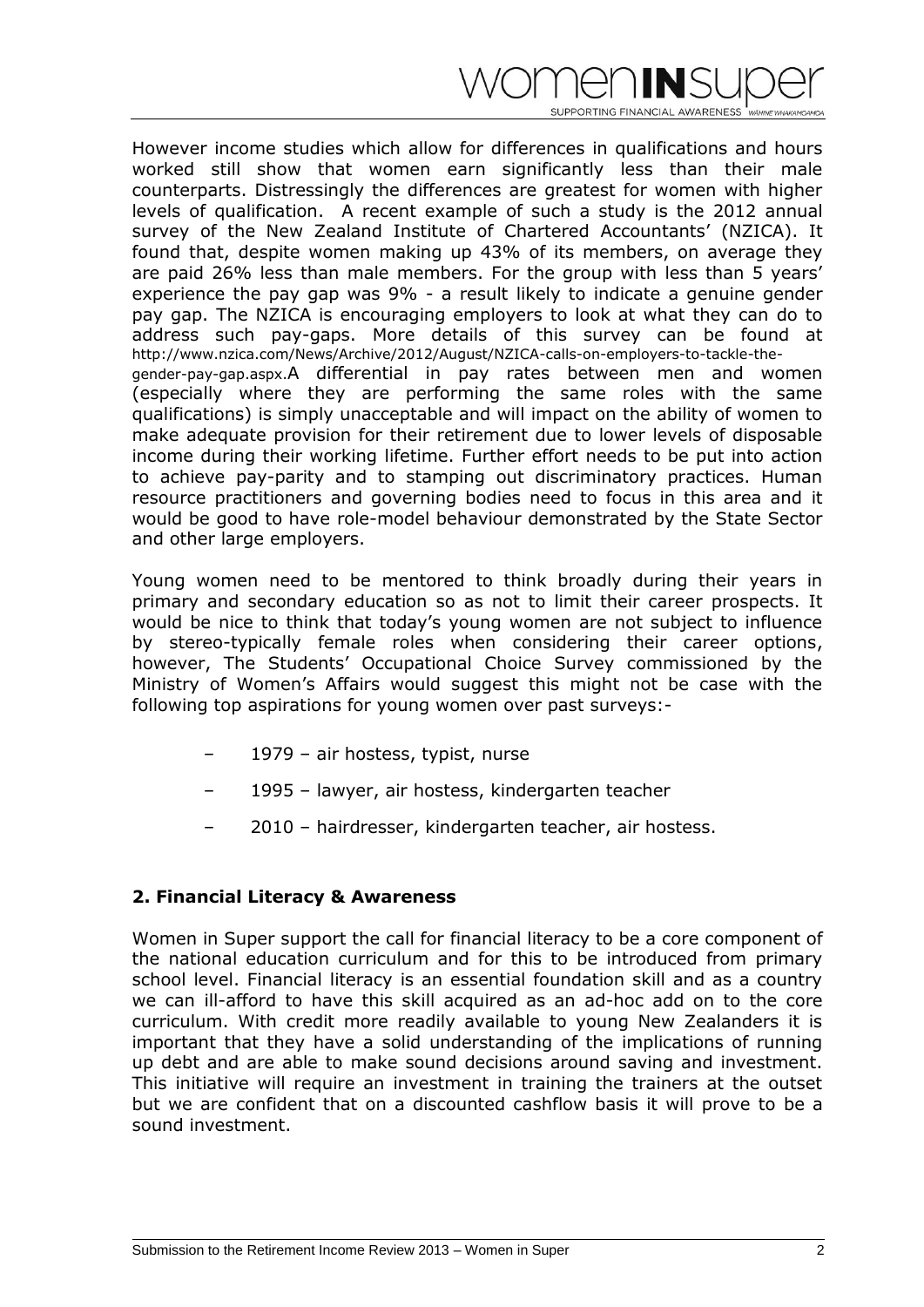

We also support the continuation and further development of the excellent work of the Commission in the Financial Literacy area. The "Sorted" website and recent campaigns such as "Shrink your Dumb Debt" have been extremely successful, and when fiscal conditions permit, we would like to see additional resource provided to enable further initiatives to be explored. Examples would be the Commission supporting the development of educationally sound and accessible financial literacy education programmes for roll out into the school curriculum and workplace and/or to have them develop a suite of financial literacy communication material and tools to be rolled out by default KiwiSaver providers.

We also see a role for the Commission and other Government Agencies (subject to funding being available) in socialising information relevant to retirement income planning. There is a great deal of thought provoking information in the papers prepared for this Review, for example:

i. the issue of cohort longevity raised in Alison O'Connell's paper and her recommendation that this be consistently used in lifetime projection calculations. Given the fundamental importance of the issue of how long one will live to adequate retirement planning, a sound projection method is warranted;

ii. the role of ongoing employment as a means of income maintenance at older ages, and the recent rate of increase in work-force participation for the over 65s set out in the Jackson, Cochrane, McMillan paper. Their discussion of the role of Age Management Planning and the Workability Index would be of value to many organisations that will be facing labour supply issues as the population ages;

iii. the home ownership rates and household-type information and projections suggest a need for a change in the style of homes that are being developed. A projection of 29% of households in 2031 being one-person households and a trend of increasing average floor area (from an average new home area of 139 $m^2$  to 191 $m^2$  over the period from 1991 to 2006) are at odds;

iv. the review of property divisions following separation and divorce undertaken by Otago University (Henaghan, Rugharts, Latu and Ballantyne) suggests that further research should be undertaken into the working of the Property (Relationships) Act 1976 as results suggest separated women are disadvantaged;

v. the impact on women of longer lives and a tendency to partner with older men on their likely household status in later years. Of women currently receiving New Zealand Superannuation only 46% are of a couple, compared to 72% of men.

Such information needs to be highlighted, debated and subject to further analysis before being used to develop policy and governance tools.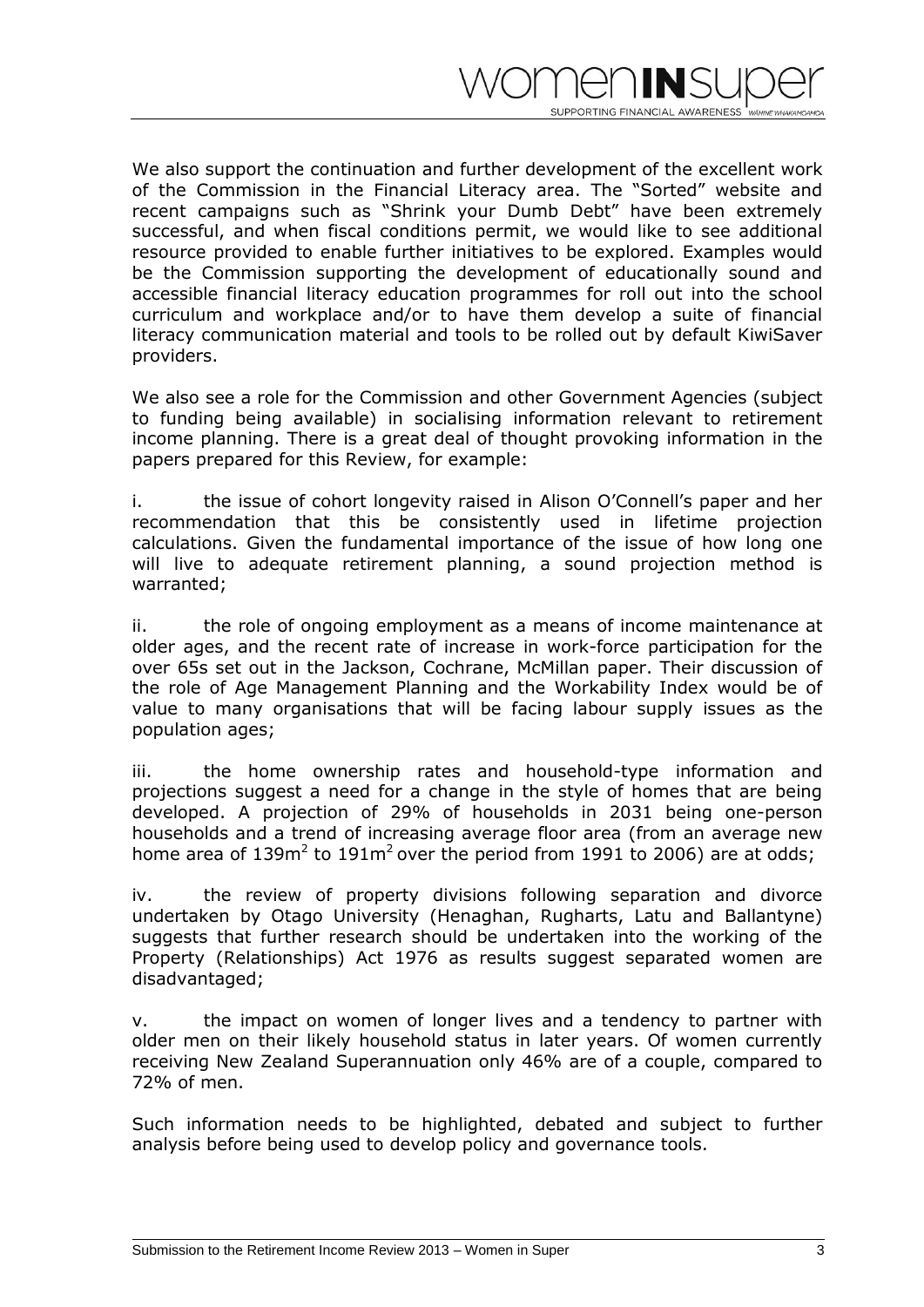### **3. KiwiSaver & Portfolio Investment Entities**

We support KiwiSaver as a means for making personal provision for retirement income and/or to facilitate saving for a first home. The auto-enrolment process, with opt-out feature, provides a means of entry to a savings scheme that many women would not seek out if left to their own devices, while preserving the ability for people to make individual plans if KiwiSaver is not affordable or appropriate for them.

We support the removal of the exemption from Employers Superannuation Contribution Tax that occurred in 2012. This exemption provided the greatest tax relief to those on high incomes and was not well understood by tax-payers generally. We prefer the more equitable member tax credit and kick-start enhancements as a means to encourage long-term savings. If and when fiscal conditions permit we would like to see consideration given to reinstating the original level of the member tax credit.

We note that there is currently a review of the Default Provisions for KiwiSaver Schemes. One of the features of the default regime is the investment strategy that applies for members who do not select an investment option. At present such strategies are required to fit within a relatively conservative asset allocation set. Evidence shows that women tend to be more conservative with their investment strategy however we are of the view that given the long-term nature of retirement saving (especially for women due to longer lifeexpectancy) there is room for a marginally higher allocation to growth assets in default parameters particularly if there are signs of sustained upward inflationary pressures. However any move up the risk spectrum needs to be counter-balanced by the potential for investment losses which may provoke less financially literate KiwiSaver members to cease their savings commitment.

We note the contention that a more growth oriented strategy may not be appropriate for those people using KiwiSaver as a means of saving for their home deposit but we believe this matter should be addressed by the scheme providers through their communication and education strategy for default members of their scheme.

In the event that the Government continues to operate the limited provider default scheme arrangement then we are of the view that there should be contractual undertakings as to the education and communication programme that will be provided. This is more likely to be acceptable to the default providers if template financial education material is available. As noted previously, there could be a role for the Commission in the preparation of such material subject to funding being made available for them to do this.

We would like to see more detailed analysis of KiwiSaver. Such analysis should consider the reasons behind people electing to opt-out, the impact of an employer's remuneration strategy on employees' decisions, and of the effect that KiwiSaver has had on overall saving rates (we understand that SoFIE may provide insight into this matter). As time progresses an analysis of draw-down of KiwiSaver assets will also be useful.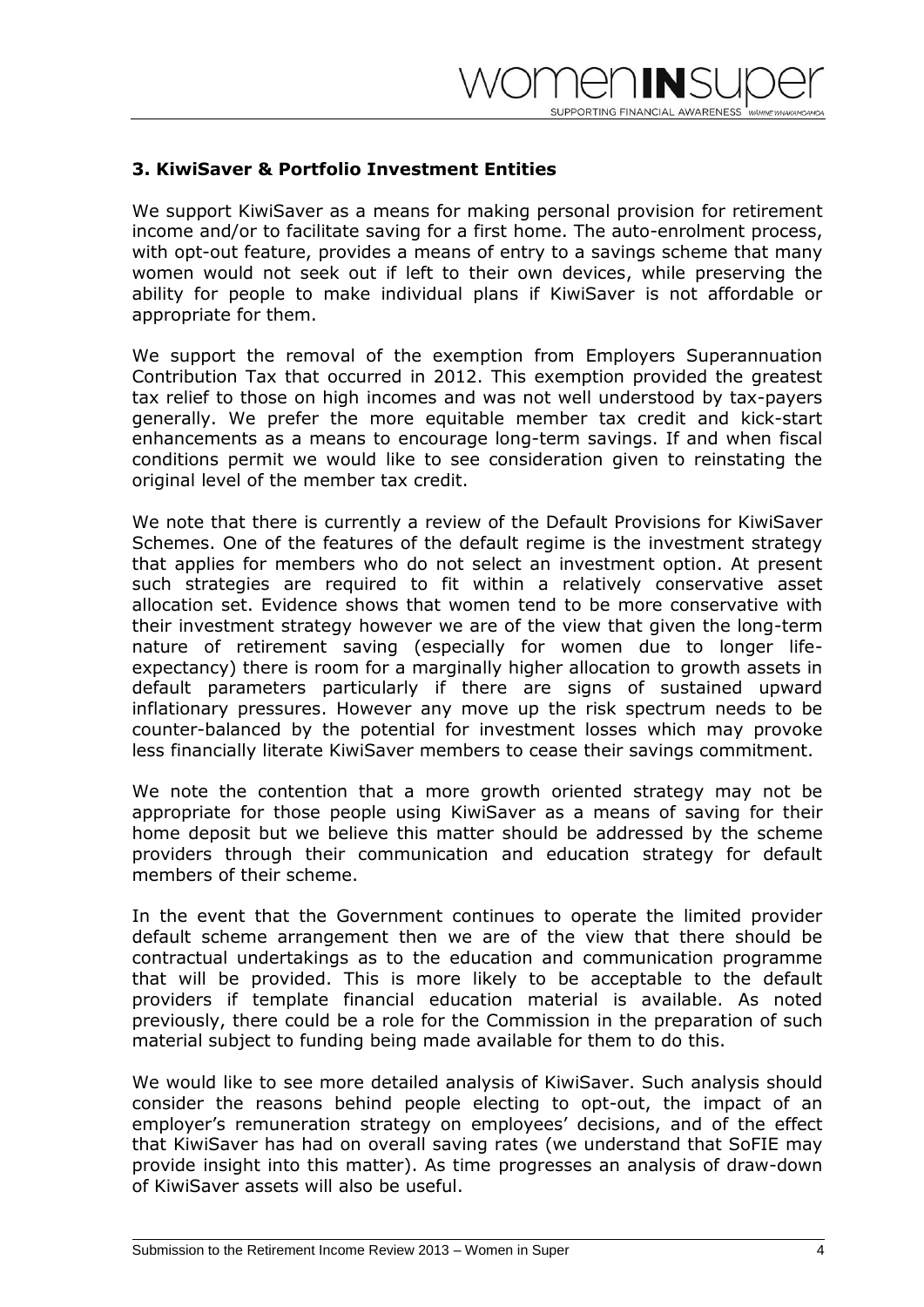We see KiwiSaver as a supplement to New Zealand Superannuation, a mechanism for those who aspire to a higher level of income than can be expected from the universal payment. Any policy changes in this area need to be assessed against the impact they would have on women to have our ongoing support.

menINSl

SUPPORTING FINANCIAL AWARENESS

We note that the Portfolio Investment Entity (PIE) was created to remove the disincentive to saving for those on lower incomes that it was perceived existed through the taxation system that previously applied to collective investment vehicles. Under the regime for PIEs the tax rate that applies to an investor is generally less than his or her marginal tax rate, and if the investor has significant assets in PIEs and little other income can be considerably less than it would be if investment and income was under the same regime. It would be useful for some analysis to be undertaken to assess whether this change has removed the perceived disincentive and to analyse how the tax-relief has been shared amongst the population.

#### **4. New Zealand Superannuation**

We support the universal payment of New Zealand Superannuation and acknowledge the impact that it has on the well-being of women in retirement in New Zealand. Its universality ensures that women are not disadvantaged by lower life-time earnings, interrupted periods in the work-force, heavier demands on their time for voluntary caring duties and longer life expectancy.

We acknowledge the fiscal pressures of the current system with a specified age of eligibility and the other fiscal pressures that an ageing population creates for government. We accept that achieving intergenerational equity is a desirable objective for retirement income policy. A corollary to these statements is that we support opening a debate on reflecting increasing average lifespans in the eligibility age for New Zealand Superannuation. A caveat to this is that initial changes are introduced after a suitable period to allow a smooth transition for those close to retirement and that any later changes are also well-signalled.

We would anticipate that during the course of such a debate the issue of deferring, or advancing, receipt of New Zealand Superannuation with appropriate adjustment to the payment amount would be given some attention. It is an idea that has been floated by at least one political party (United Future) and deserves further analysis and discussion.

### **5. Other Government Policies.**

Retirement well-being is multi-faceted and is impacted by policy across the spectrum. Outside the realm of retirement income areas of particular interest are:

- 5.1 Home ownership rates, affordability, soundness and safety features,
- 5.2 Health, access to services and quality of care,